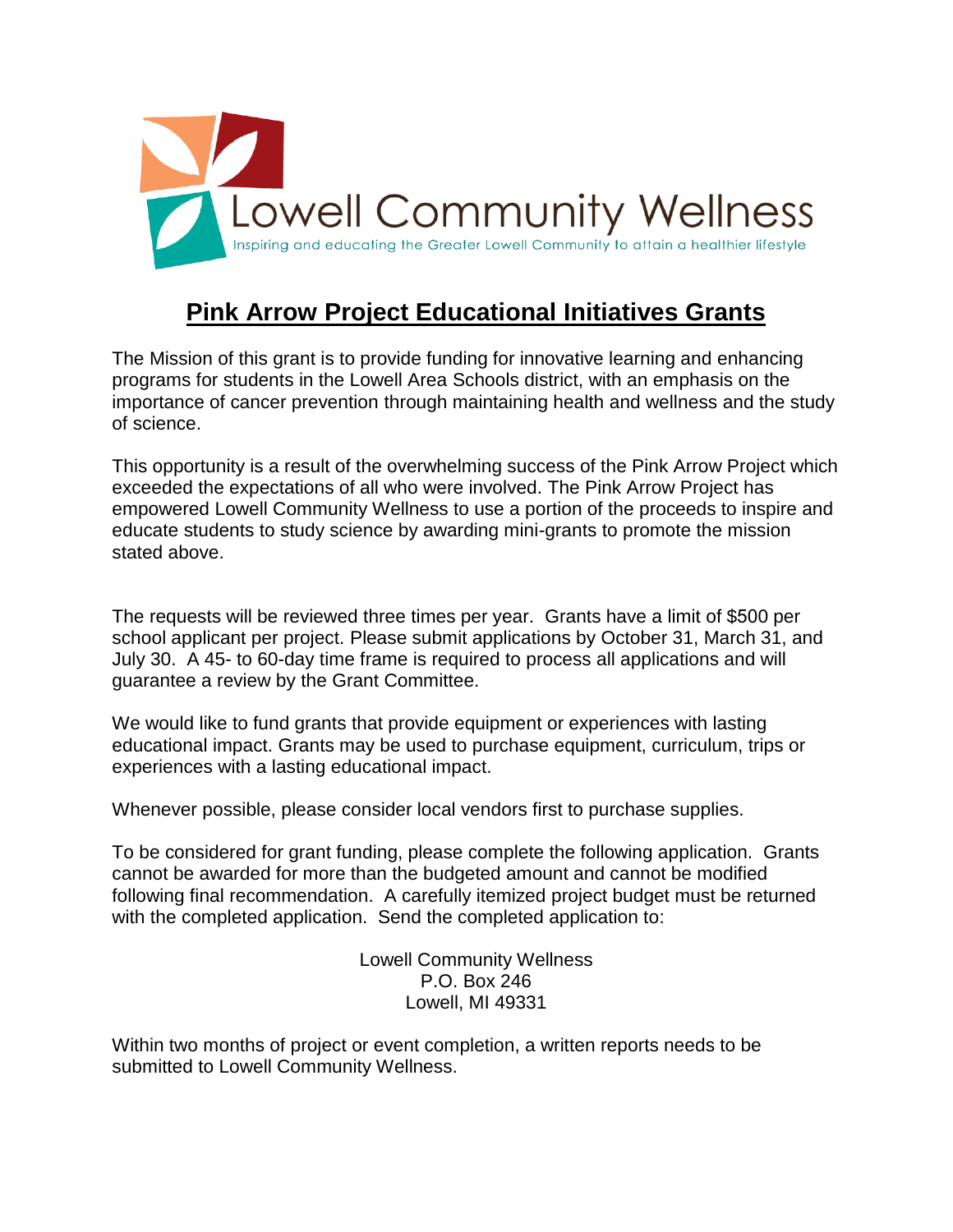

## Pink Arrow Project

Educational Initiatives Grant Program Providing funding for innovative learning and enhanced programs For students in the Lowell Area School District with an emphasis on the Importance of cancer prevention; through maintaining health and wellness, and the study of science.

| Today's Date: |  | Date project is to begin: |  |
|---------------|--|---------------------------|--|
|---------------|--|---------------------------|--|

\_\_\_\_\_\_\_\_\_\_\_\_\_\_\_\_\_\_\_\_\_\_\_\_\_\_\_\_\_\_\_\_\_\_\_\_\_\_\_\_\_\_\_\_\_\_\_\_\_\_\_\_\_\_\_\_\_\_\_\_\_\_\_

School Applicant Name (If more than one applicant, list the primary contact first.)

\_\_\_\_\_\_\_\_\_\_\_\_\_\_ \_\_\_\_\_\_\_\_\_\_\_\_\_ \_\_\_\_\_\_\_\_\_\_\_\_\_\_\_\_\_\_\_\_\_\_\_\_\_\_\_

| School                                 | Phone | E-mail Address                    |  |
|----------------------------------------|-------|-----------------------------------|--|
| <b>Building</b>                        |       | <b>Curricular Area of Project</b> |  |
| <b>Project Title</b>                   |       | <b>Amount of Grant Request</b>    |  |
| Number of students impacted            |       | Grade level of students impacted  |  |
| <b>Project Completion Date</b>         |       | Signature of Applicant            |  |
| <b>Signature of Building Principal</b> |       |                                   |  |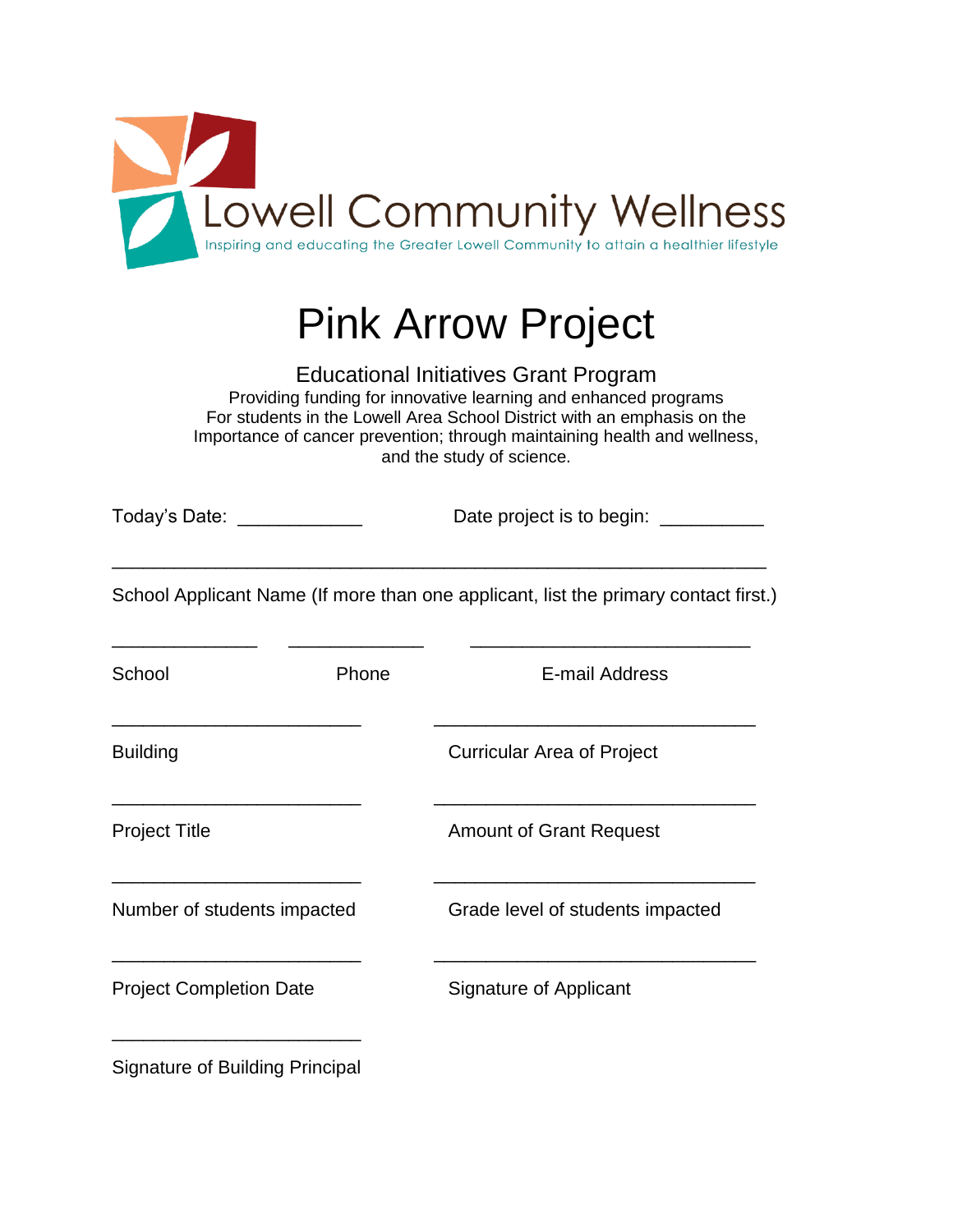1. Clearly define the project and how it will educate students about cancer prevention, cure and/or encourage them to study science.

2. Describe how the project is innovative or unique or how it enhances the curriculum.

3. Describe the potential impact of the project, both in terms of the number of students served and the impact on learning.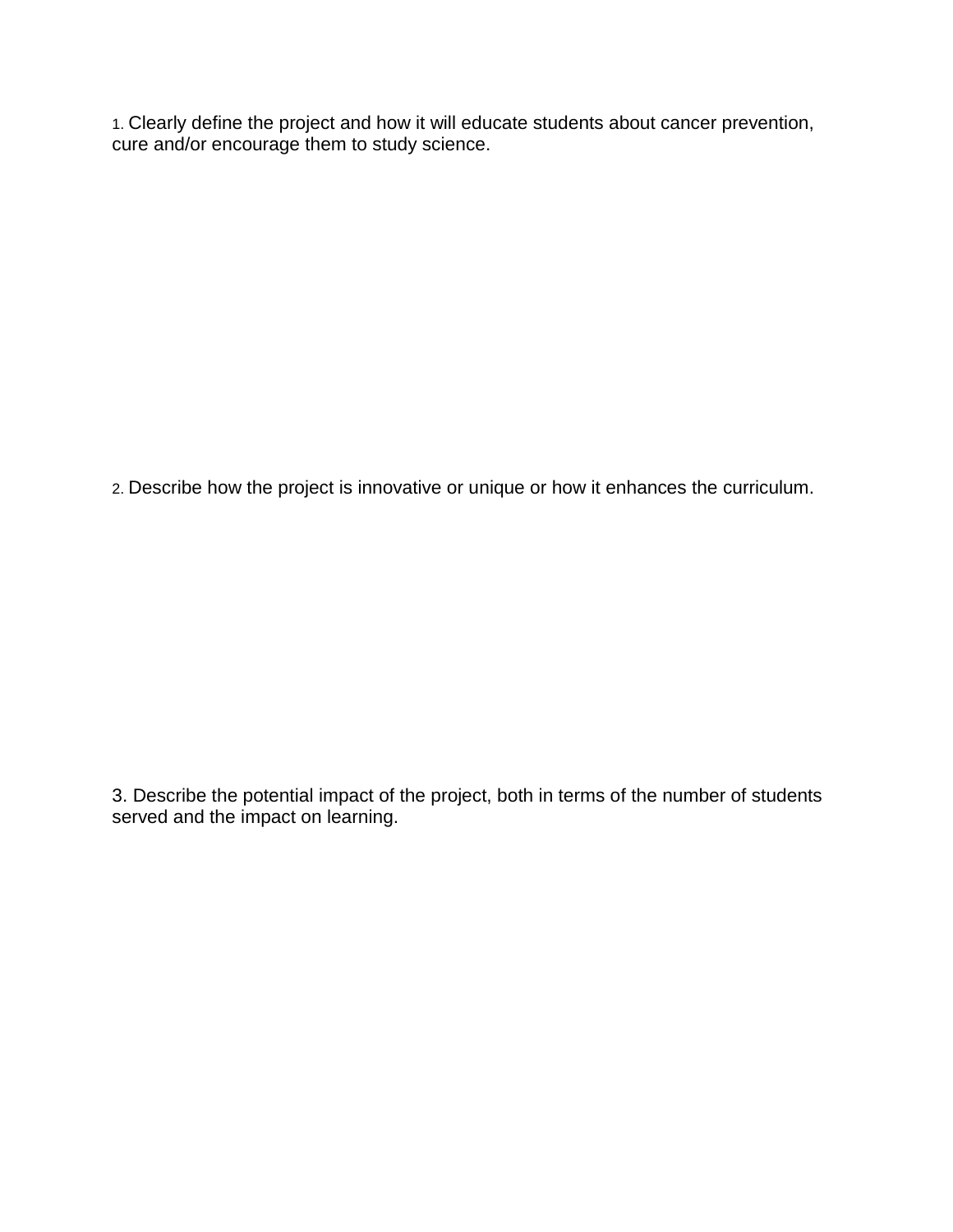4. Will the project have a lasting impact beyond just this school year? If so How?

5. How will the effectiveness of the project be measured or demonstrated?

6. Attach a detailed itemized budget for the project. Grants cannot be awarded for more than the budgeted amount and cannot be modified following final recommendation.

\* Within two months of project or event completion, a written report is required to be submitted to Lowell Community Wellness at the same address as for Grant Applications (above).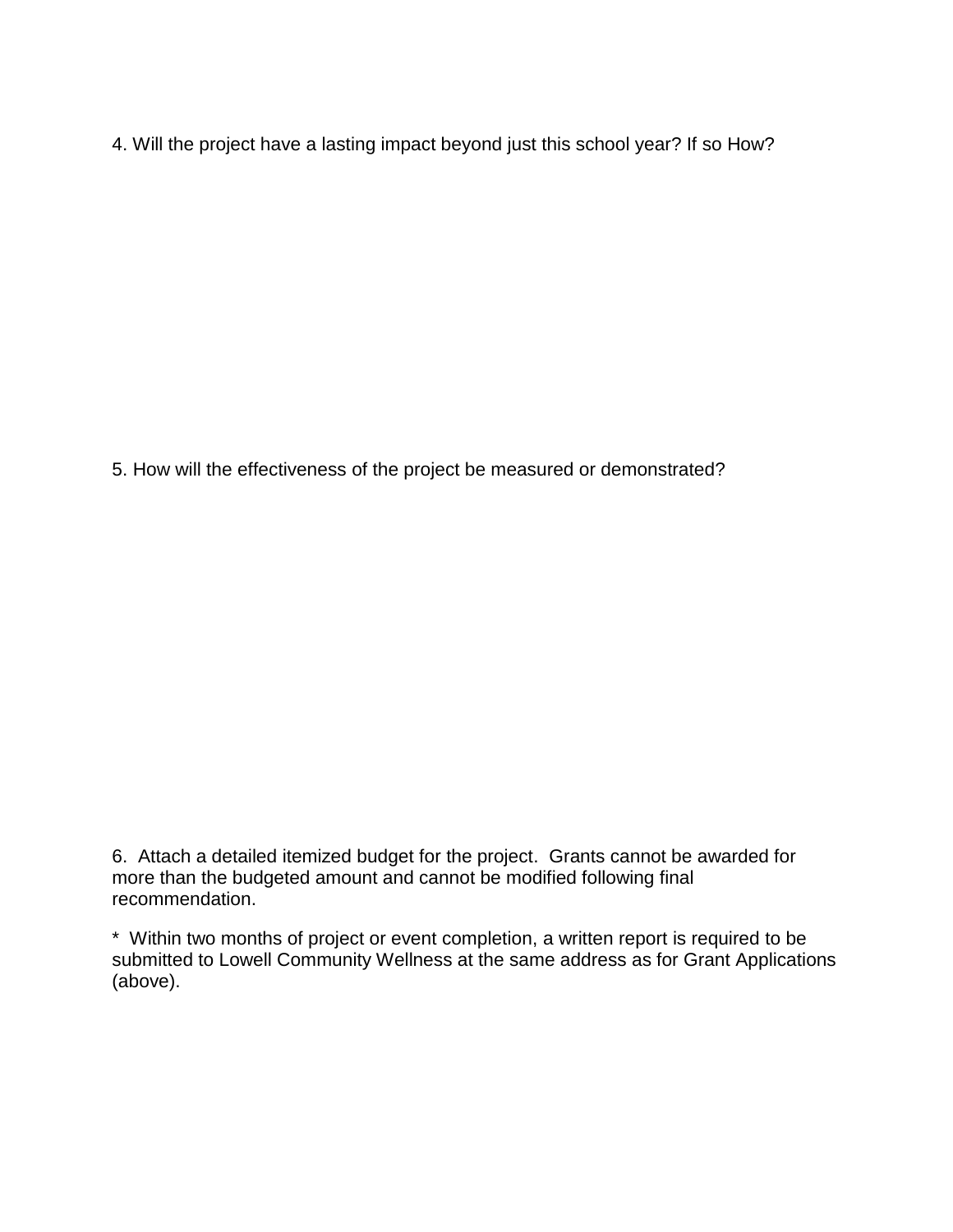

## Pink Arrow Project Educational Initiatives Grant Program Final Report

Within two months of project or event completion, a written report is required to be submitted to Lowell Community Wellness.

Awarded Grant Final Evaluation for **Accord 1997** (program or event title)

\_\_\_\_\_\_\_\_\_\_\_\_\_\_\_\_\_\_\_\_\_\_\_\_\_\_\_\_\_\_\_\_\_ \_\_\_\_\_\_\_\_\_\_\_\_\_\_\_\_\_\_\_\_\_\_\_ Teacher or School Group Awarded Grant Date of Program

\_\_\_\_\_\_\_\_\_\_\_\_\_\_\_\_\_\_\_\_\_\_\_\_\_\_\_\_\_ \_\_\_\_\_\_\_\_\_\_\_\_\_\_\_\_\_\_\_\_\_\_\_\_\_\_\_\_\_ Phone **Email Address** 

1. Describe your program or event:

- 2. How many students participated in this program?
- 3. Was the amount of funding granted adequate for the program? If not, what changes would you make for future funding?